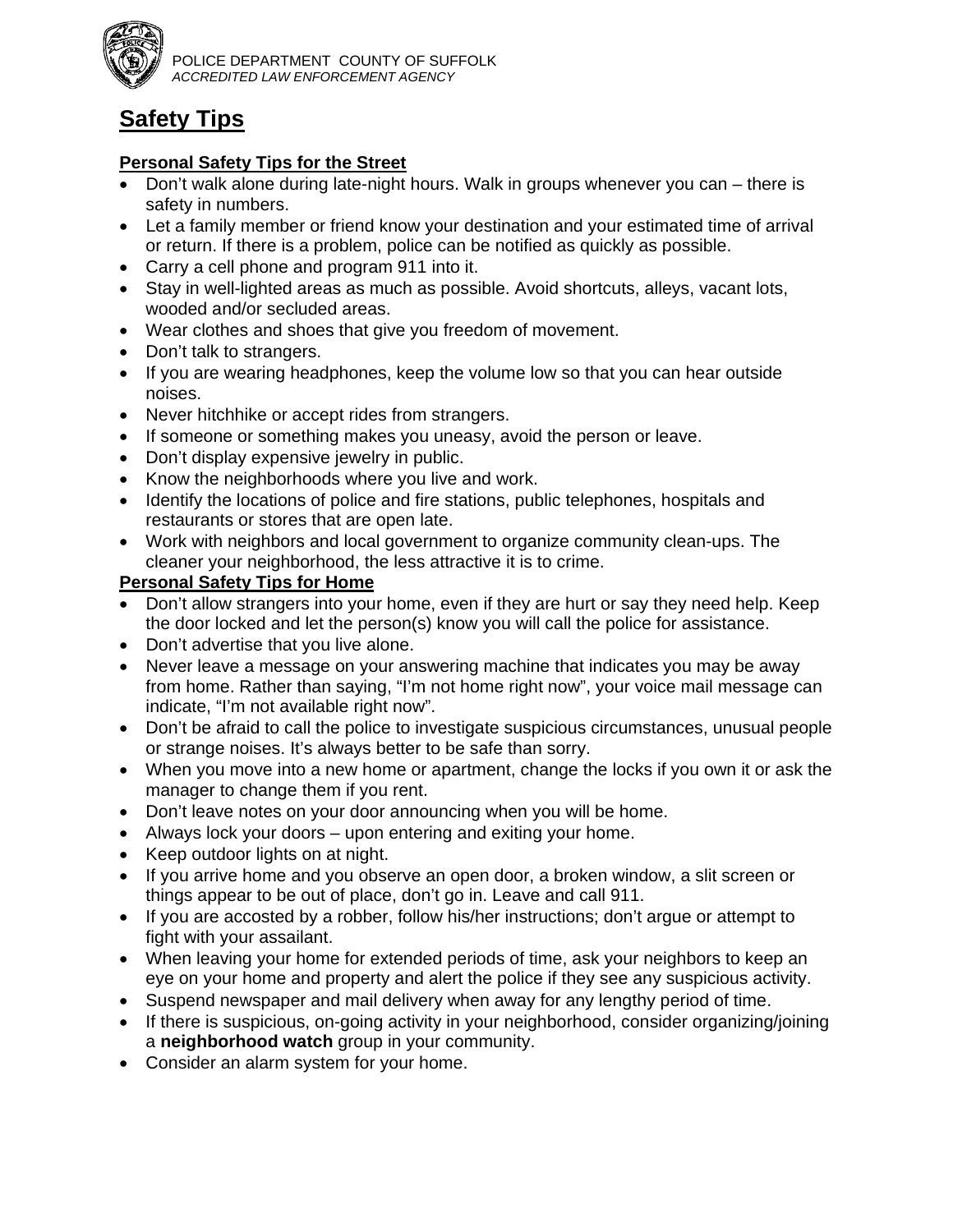

- If you think you hear someone breaking in, leave safely if you can and call police. If you can't leave, lock yourself in a room with a phone and call the police. If an intruder is in your room, pretend you are asleep.
- Guns are responsible for many accidental deaths in the home every year. Think carefully before buying a gun. If you do own one, learn how to store it and use it safely. Keep guns out of children's reach.

# **Personal Safety Tips for Vehicle**

- Never leave your car running or the keys in the ignition when you're away from it, even for "just a minute".
- Always roll up the windows and lock the car, even if it's in your driveway or in front of your home.
- Never leave valuables in plain view, even if your car is locked. Put them in the trunk or at least out of sight. Buy/install radios, tape and CD players that can be removed and locked in the trunk.
- Carry the registration and insurance card with you. Don't leave personal identification documents or credit cards in your vehicle.
- When you pay to park in a lot or garage, leave just the ignition key with the attendant. Make sure no personal information is attached. Do the same when you take your car for repairs.
- Install a mechanical locking device, commonly called clubs, collars or j-bars designed to lock to the steering wheel, column or brake to prevent the wheel from being turned more than a few degrees.
- Investigate security systems if you live in a high-theft area or drive an automobile that's an attractive target for the thieves. Check with your insurance company to determine if you qualify for a discount on your car insurance by installing an anti-theft system.
- Always park your car in well-lighted areas with good visibility, close to walkways, stores and people.
- Always be alert to people just sitting in their cars.
- Approach your car with the key in hand. Look around and inside before getting in.
- If you are alone at a shopping mall, ask a security guard to escort you to your car.
- After checking around your car, enter it quickly and lock all the doors and keep the windows rolled up. Teach your children to enter and exit the car quickly.
- If you car is bumped in traffic, don't get out of the car. Use your cell phone to call 911. Many times carjackers use this technique so that they can over power you and steal your car.
- Be especially alert at intersections, gas stations, ATMs, shopping malls, convenience and grocery stores
- Do not argue or fight with a carjacker; you could be seriously injured or killed. Your life is worth more than a car.
- Never agree to be kidnapped. Either drop the keys or throw them away from the car as far as you can. When the carjacker goes for the keys, run in the opposite direction as fast as you can.
- If your car is stolen, report it to the police immediately. Also report abandoned cars to the local agency that handles removal.
- When buying a used car from an individual or a dealer, make sure you have the proper titles, make sure the VIN number is intact and the "federal sticker" is on the inside of the driver's door. The sticker should match the VIN.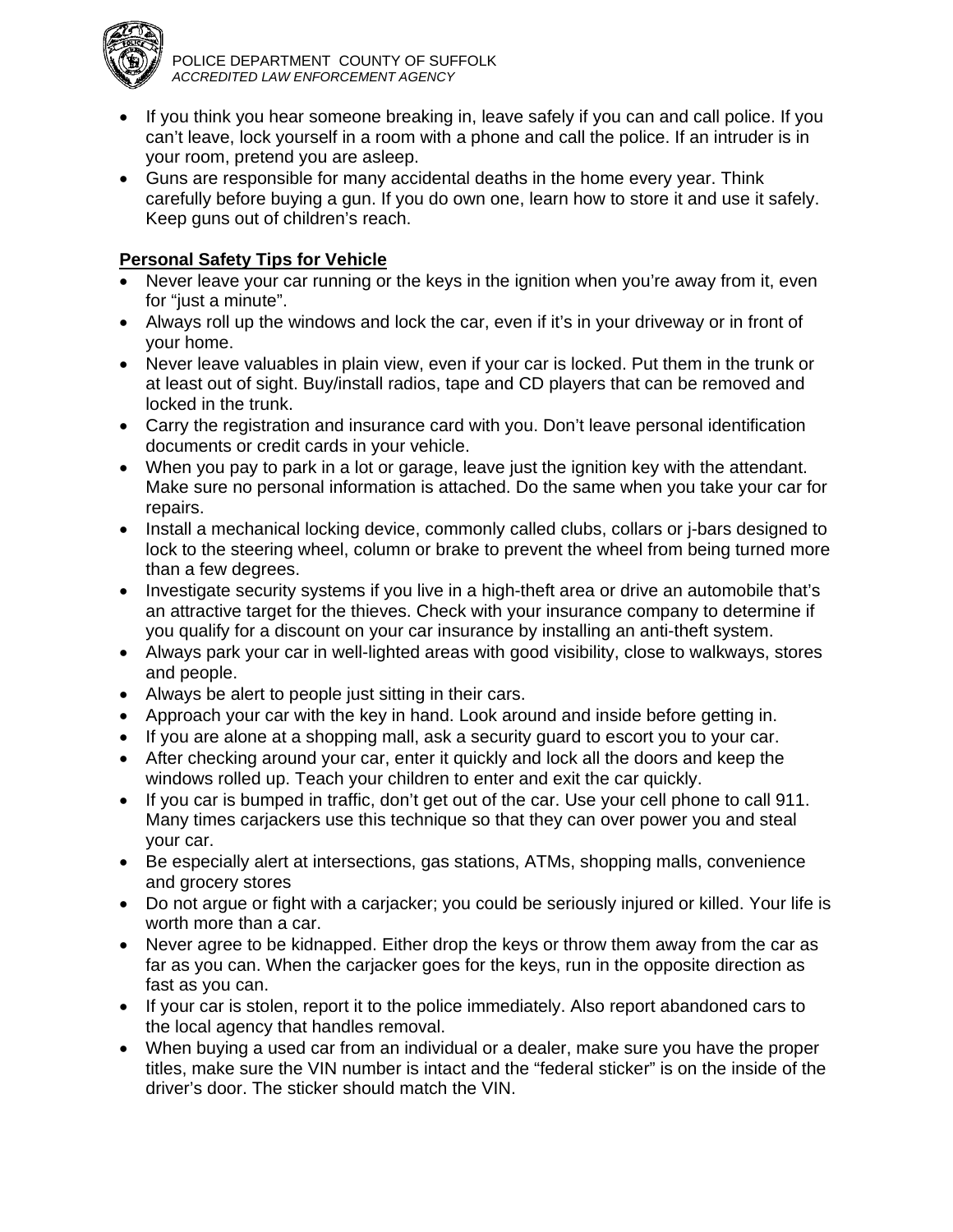

- Suggest that any dealer, rental car agency or auto repair shop you use offer auto theft prevention information in the waiting rooms.
- To deter a carjacking, etch the vehicle identification number (VIN) on the windows, doors, fenders and trunk lid. This helps discourage professional thieves who have to remove or replace etched parts before selling the car.
- Copy the VIN and tag number on a card, and keep it in a safe place. If your vehicle is stolen, give this information to the police.

## **Personal Safety Tips for Automated Teller Machine (ATM)**

- Try to use machines you are familiar with and try to use terminals located inside banks rather than independent terminals.
- Be aware of your surroundings. Look around before conducting a transaction. If you see anyone or anything suspicious, cancel your transaction and go to another ATM.
- If you must use an ATM after hours, make sure it's well-lighted.
- Never walk away from an ATM with cash still in hand. If you are going to count your money, do so at a secure spot.

## **Neighborhood Safety Tips for Parents**

- Know where your children are. Have them tell you or ask permission before leaving the house, and give them a time to check in or be home. When possible, have them leave a phone number of their location.
- Help children learn important phone numbers. Have them practice reciting their home phone number and address and your work and cell phone numbers. If they have trouble memorizing these, write them down on a card and have them carry it at all times. Tell your children where you will be and the best way to reach you.
- Set limits on where your children can go in your neighborhood. Do you want them crossing busy roads or playing in alleys or abandoned buildings? Are there certain homes in your neighborhood where you do not want your children to go into?
- Get to know your children's friends. Meet their parents before letting your children go to their homes, and keep a list of their phone numbers.
- Choose a safe house in your neighborhood where your children can go if they need help. Point out other places they can go for help, like stores, libraries and police stations.
- Teach children to settle arguments with words, not fists. Use role play to talk out problems, walking away from fist fights and what to do when confronted with bullies. Remind your children that taunting and teasing can hurt friends and make enemies.
- Work together with your neighbors. Watch out for suspicious unusual behavior in your neighborhood. Get to know your neighbors and their children so you can look out for one another.

#### **Online Safety Tips for Kids**:

- Tell your parents or guardian if you see something that makes you uncomfortable.
- Let your parents know who you talk to online.
- Never give out your full name or address.
- Talk with your parents about the dangers of meeting new friends online.
- Ask your parents for their permission before you buy anything online or sign up for anything.
- If you download music or movie files onto your computer, don't steal. Check out the rules of pay-per-download services.